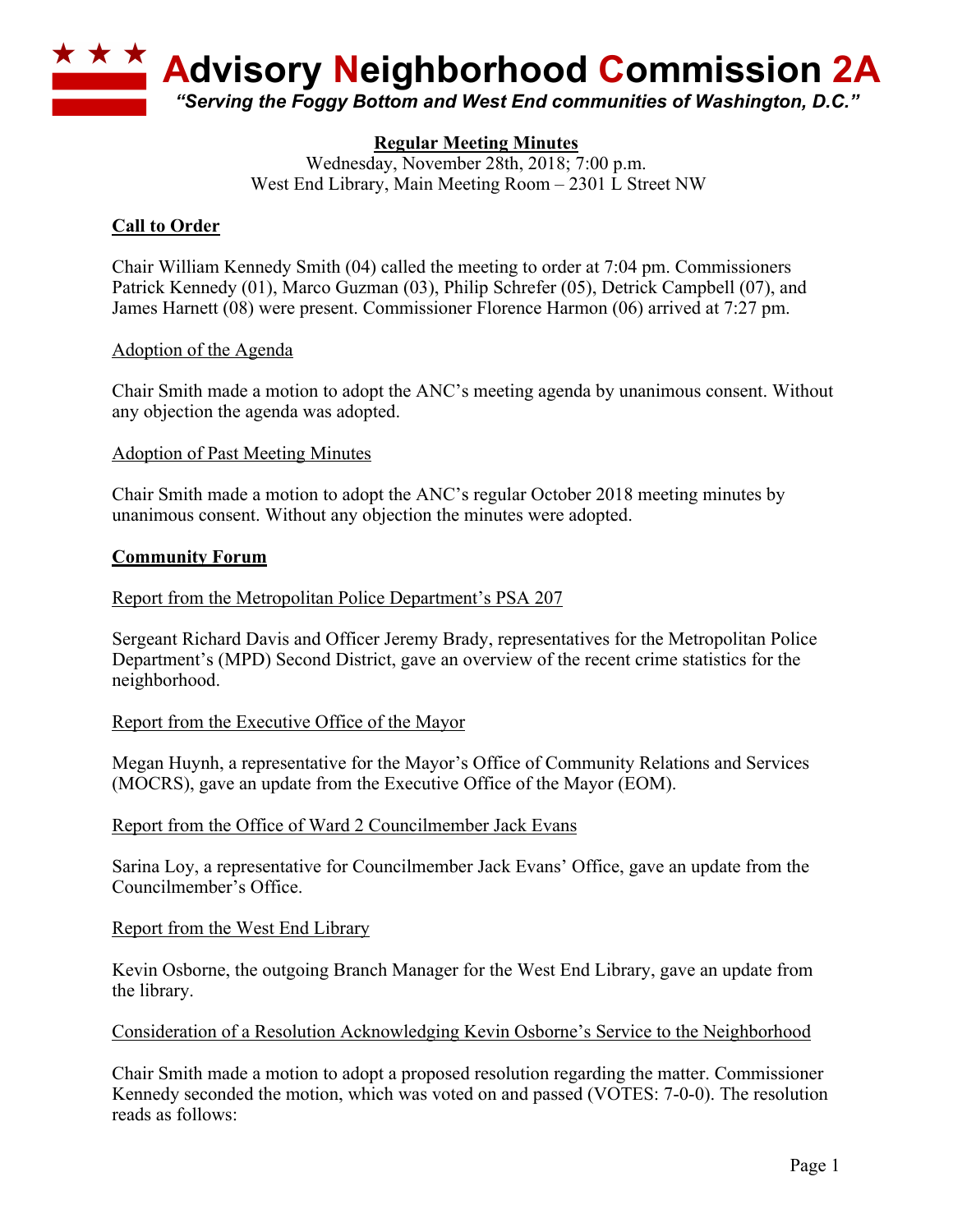WHEREAS, Kevin Osborne has served as the branch manager of the West End Library since 2016,

WHEREAS, under Mr. Osborne's leadership, the West End Library has organized many innovative events and programs that often partner with neighborhood groups, including students, seniors, and individuals experiencing homelessness, among others,

WHEREAS, Mr. Osborne was instrumental in the West End Library's successful move from its interim space in the Watergate to its new, permanent space at 2301 L Street NW,

WHEREAS, as the inaugural branch manager for the West End Library's new space, Mr. Osborne leveraged the new facility to significantly increase library visitors, events, and library card sign-ups,

WHEREAS, Mr. Osborne worked closely with ANC 2A and library staff to ensure that the ANC was able to utilize the library's main meeting room as the permanent space for the ANC's regular meetings, including meetings that ran past the library's closing time, and

WHEREAS, Mr. Osborne has consistently attended ANC 2A's regular meetings since he first started at the West End Library, providing monthly updates on library activities to the ANC.

THEREFORE, BE IT RESOLVED that, in recognition of Kevin Osborne's service to the Foggy Bottom and West End communities, ANC 2A hereby extends to him its grateful appreciation and best wishes for the years to come.

Report from the Department of Public Works

*No one was present regarding this matter.*

Commissioner Updates

Chair Smith gave a Commissioner update.

Update Regarding DC Council Bill B22-0959 – the "East End Health Equity Act of 2018"

Chair Smith gave an update regarding DC Council Bill B22-0959 – the "East End Health Equity Act of  $2018$ ."

Consideration of a Resolution Acknowledging the George Washington University's Support of the Neighborhood with Regards to GW Hospital's Proposed Expansion Project

Commissioner Harnett made a motion to adopt a proposed resolution regarding the matter. Chair Smith seconded the motion, which was voted on and passed (VOTES: 7-0-0). The resolution reads as follows: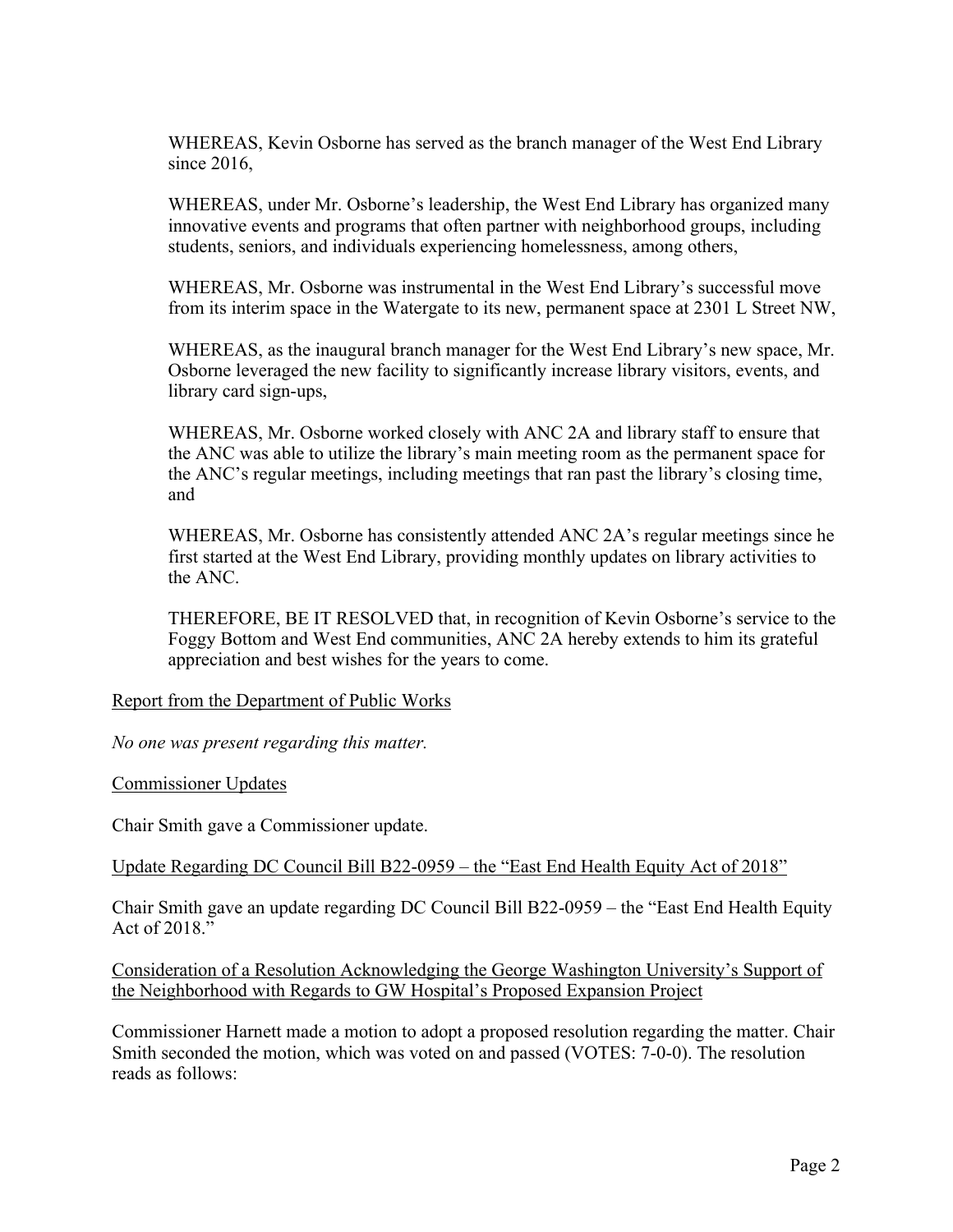WHEREAS, the George Washington University is the largest private landholder within the boundaries of Advisory Neighborhood Commission (ANC) 2A,

WHEREAS, by virtue of its mission, as well as it educational, research, and economic activities, the George Washington University has, and will continue to have, an enormous impact, now and in the future, on the quality of life in the ANC and in the District of Columbia as a whole,

WHEREAS, the George Washington University has exhibited, and continues to exhibit, a dedicated, consistent, and longstanding commitment to tackling many of the difficult issues facing our community, city, and nation,

WHEREAS, the current leadership of the George Washington University has shown a noteworthy and exemplary commitment to honest communication and transparent and fair processes in its dealings with the ANC and the community as a whole in pursuit of its mission, and

WHEREAS, the ANC and the community values the University, wish to support its continued success, and also wishes to express sincere appreciation for the values and conduct displayed by current leadership.

THEREFORE, BE IT RESOLVED that ANC 2A commends the George Washington University, and its current leadership, for the relationship they have sought to foster, the conduct they have exhibited, and the thoughtful communication they have engaged in relative to their internal efforts to thoughtfully plan for the future of the University's healthcare-related activities in a manner that will yield the greatest positive impact on the health and well-being of the neighborhood and the city as a whole.

BE IT FURTHER RESOLVED that it is the sense of the ANC that the George Washington University should be recognized at this time as an outstanding neighbor and an asset to the city.

## Announcements and Public Comments

Leigh Sempeles, the Executive Director of the Foggy Bottom West End Village; Gary Griffith, the President of the Friends of Francis Field; Harry Ross, the architect for an upcoming development project at 2506 I Street NW; and Marina Streznewski, the President of the Foggy Bottom Association, gave announcements and public comments.

## **Regulatory Agenda**

# Consideration of a Resolution Regarding DC Council Bill B22-0904 – the "CleanEnergy DC Omnibus Amendment Act of 2018

Commissioner Harnett made a motion to adopt a proposed resolution regarding the matter. Chair Smith seconded the motion, which was voted on and passed (VOTES: 7-0-0). The resolution reads as follows: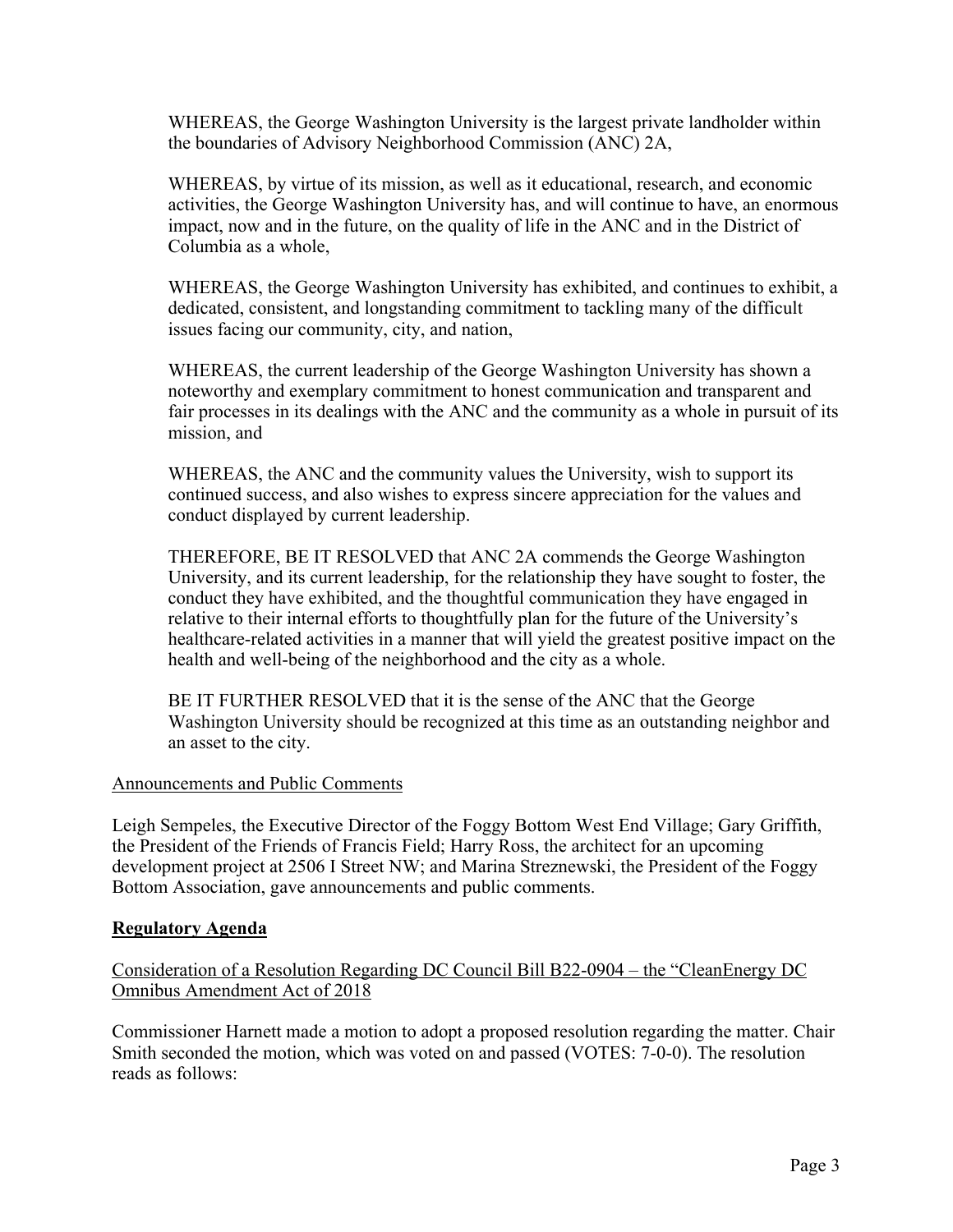WHEREAS, the human impact on climate has been recognized as an issue of the utmost importance and urgency by the international scientific community, as well as local and international leaders,

WHEREAS, unless current trends are slowed or reversed, impending sea level rise linked to climate change will have a devastating impact on Washington, DC and surrounding communities in this century, including the flooding of large sections of the capital,

WHEREAS, credible scenarios predict that, unless drastic reductions of greenhouse gas emissions are implemented soon, by the year 2100 up to 74 percent of the world's population may be exposed to climatic heat exceeding human thermoregulatory capacity for at least 20 days a year,

WHEREAS, the United States remains the single largest emitter of CO2 in history and is currently still the largest emitter of CO2 per capita,

WHEREAS, with the absence of national leadership epitomized by U.S. withdrawal from the Kyoto Protocol, it has become imperative that the District, as the nation's capital, do all it can to mitigate the human impact on climate change and provide leadership on the issue,

WHEREAS, the District of Columbia has already committed to leadership on reducing CO2 emissions through financial investment in green energy infrastructure, implementation of higher energy efficiency standards for buildings, and rate-payer assistance to low-income households,

WHEREAS, the priorities outlined in DC Council Bill B22-0904 build upon that leadership and were developed in consultation with more than 80 climate policy and activist groups, as well as the Department of Energy & Environment, and

WHEREAS, the District has the opportunity to set next generation benchmarks for major city climate change action by reducing its emissions by 50 percent by 2032, requiring 100 percent of District electricity to come from renewables by 2032, and eliminating all emissions by 2050.

THEREFORE, BE IT RESOLVED that ANC 2A supports the swift passage by the end of the current DC Council session of DC Council Bill B22-0904 – the "CleanEnergy DC Omnibus Amendment Act of 2018."

BE IT FURTHER RESOLVED that ANC 2A supports the establishment of a carbon cap for the District, and opposes increasing the cost of energy to compensate for the lower power usage resulting from efficiency programs.

BE IT FURTHER RESOLVED that ANC 2A recommends that DC Council Bill B22- 0904 require new capacity for Tier 1 renewable energy to be created on behalf of the District as a consumer.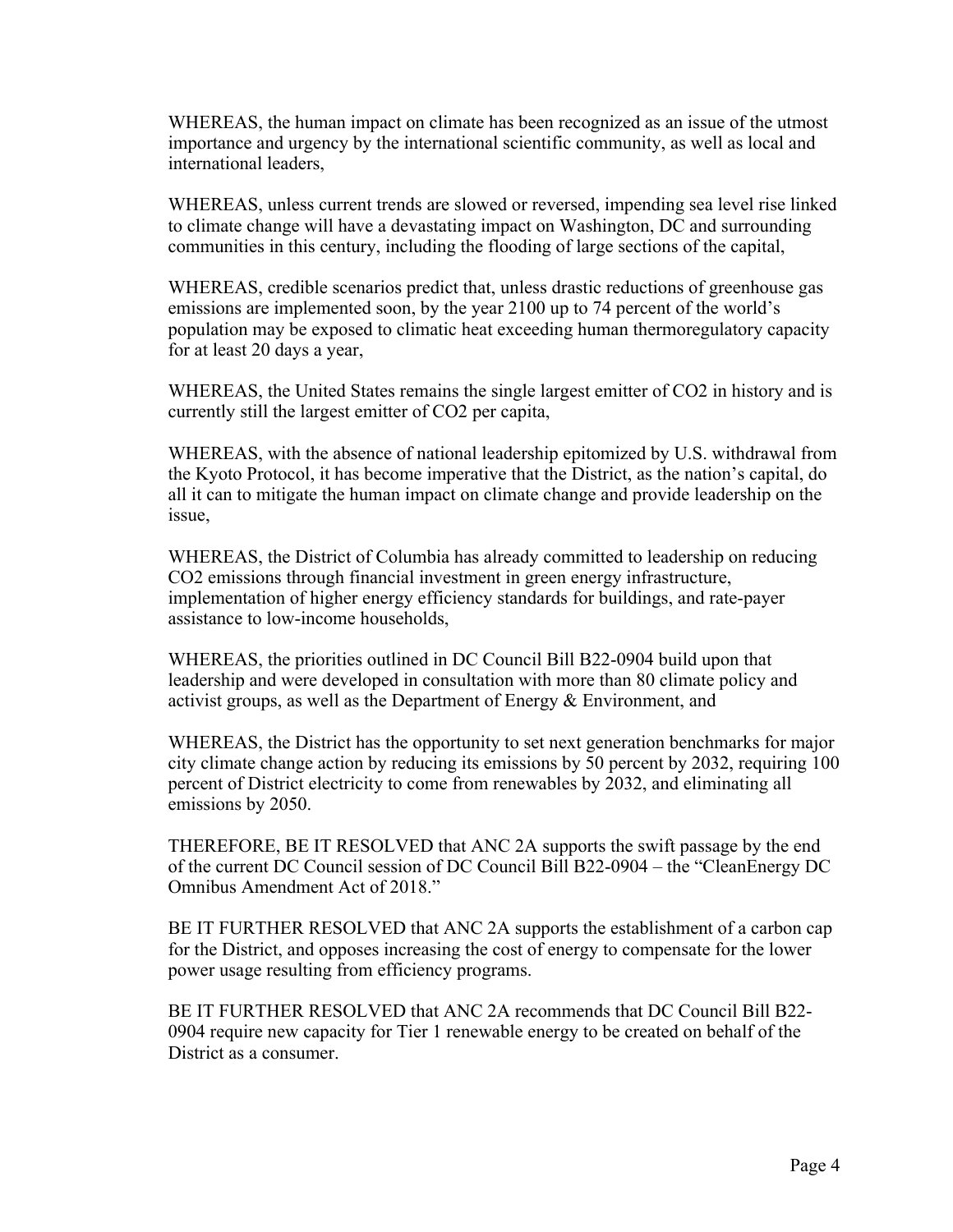BE IT FURTHER RESOLVED that ANC 2A supports maintaining the current Building Energy Performance Standards and opposes any potential weakening of them in DC Council Bill B22-0904, should the bill undergo further amendment.

Consideration of a Resolution Regarding the Proposed Designation of "Jamal Khashoggi Way" for the Section of New Hampshire Avenue NW in Front of the Embassy of Saudi Arabia at 601 New Hampshire Avenue NW

## *Commissioner Harmon recused herself from voting on this matter.*

Chair Smith made a motion to adopt a proposed resolution regarding the matter. Commissioner Harnett seconded the motion, which was voted on and passed (VOTES: 6-0-0). The resolution reads as follows:

WHEREAS, Washington Post contributing columnist and Virginia resident Jamal Khashoggi was murdered by agents of the Government of Saudi Arabia on October 2, 2018 in the Saudi Consulate in Istanbul, Turkey, which he visited in order to obtain documents necessary for his impending marriage,

WHEREAS, the Central Intelligence Agency has concluded with high confidence that his murder was the result of pre-planned, deliberate action, authorized and directed by Saudi Arabia's Crown Prince Mohammed Bin Salman,

WHEREAS, the Saudi Government has tried to posthumously smear the memory of Jamal Khashoggi by justifying his murder as a necessary component of the war on terror, as opposed to a vengeful act against a journalist who had been critical of the Saudi regime and called for political reforms in the Arab world,

WHEREAS, state-sponsored murder of journalists represents an imminent, global threat to free speech,

WHEREAS, state-sponsored murder of a dissident violates the norms of the international law,

WHEREAS, over 7,500 people have signed an online petition to honorarily designate the street in front of the Saudi Arabian Embassy in Washington as Jamal Khashoggi Way, and

WHEREAS, the Saudi Embassy is located within the boundaries of ANC 2A, there is broad community support for the initiative, and there is ample precedent for such a naming, since the streets fronting the Russian and Chinese embassies have been named for Boris Nemtsov and Liu Xiaobo respectively, two martyred dissident leaders from those respective countries.

THEREFORE, BE IT RESOLVED that ANC 2A requests that the east side of New Hampshire Avenue NW, between F Street and Juarez Circle, be honorarily designated as "Jamal Khashoggi Way" and calls upon the DC Council and the Administration of Mayor Muriel Bowser to take any and all steps to immediately enact this necessary and meaningful action, as a tribute to a fallen neighbor and an expression of support by the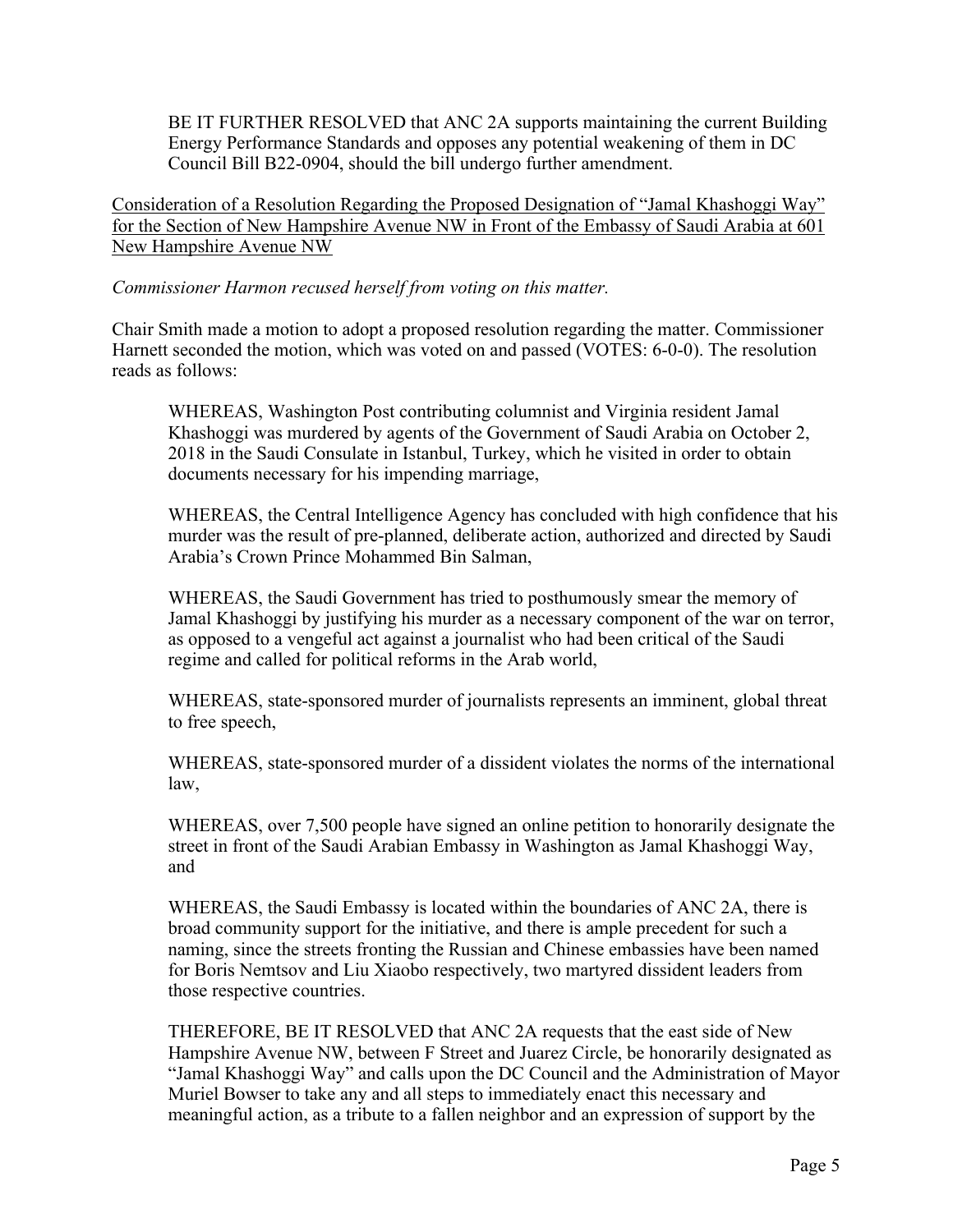residents of the District of Columbia for the indispensable values of free speech and a free and independent press.

## **General Agenda**

Presentation by Cheryl Morse, Consumer Outreach Specialist for the DC Office of the People's Counsel, Regarding the Work of the Office

Cheryl Morse, a Consumer Outreach Specialist for the DC Office of the People's Counsel, gave a presentation regarding the work of the office.

Presentation by Kimley-Horn Regarding Recommended Pedestrian Improvements at the Intersection of Washington Circle and 23rd Street NW

Daniel Markham, a representative for Kimley-Horn, gave a presentation regarding a report created by the company that details several recommended pedestrian improvements that can be made at the intersection of Washington Circle and 23rd Street NW.

#### Presentation by Pepco Regarding Proposed Work to the F Street Substation at 2130 F Street NW

Linda Greenan, the External Affairs Manager for the District of Columbia for Pepco, and Bill Lopez, a Senior Transmission Engineer for Pepco, gave a presentation regarding the company's proposed work to the F Street Substation at 2130 F Street NW, as well as additional work at the intersection of 22nd Street and F Street NW.

Consideration of a Resolution Regarding the Alzheimer's Association National Capital Area Chapter's Proposal for DC to Create a Dedicated Dementia Services Coordinator

Commissioner Harmon made a motion to adopt a proposed resolution regarding DC Council Bill B22-0964 – the "District of Columbia Department on Aging and Community Living Amendment Act of 2018." Commissioner Campbell seconded the motion, which was voted on and passed (VOTES: 6-0-1). The resolution reads as follows:

WHEREAS, DC Council Bill B22-0964 changes the name of the Office on Aging to the Department on Aging and Community Living while adding significant responsibilities relating to elder rights and planning for the District's older adult population and individuals with disabilities,

WHEREAS, ANC 2A supports tasking the new Department on Aging and Community Living with the responsibility of leading the District's implementation of the DC Dementia Plan and making the District a better place for people with dementia to live, and

WHEREAS, additional efforts in this legislation are needed to protect the rights of the District's aging population.

THEREFORE, BE IT RESOLVED that ANC 2A requests that the newly created Department on Aging and Community Living should: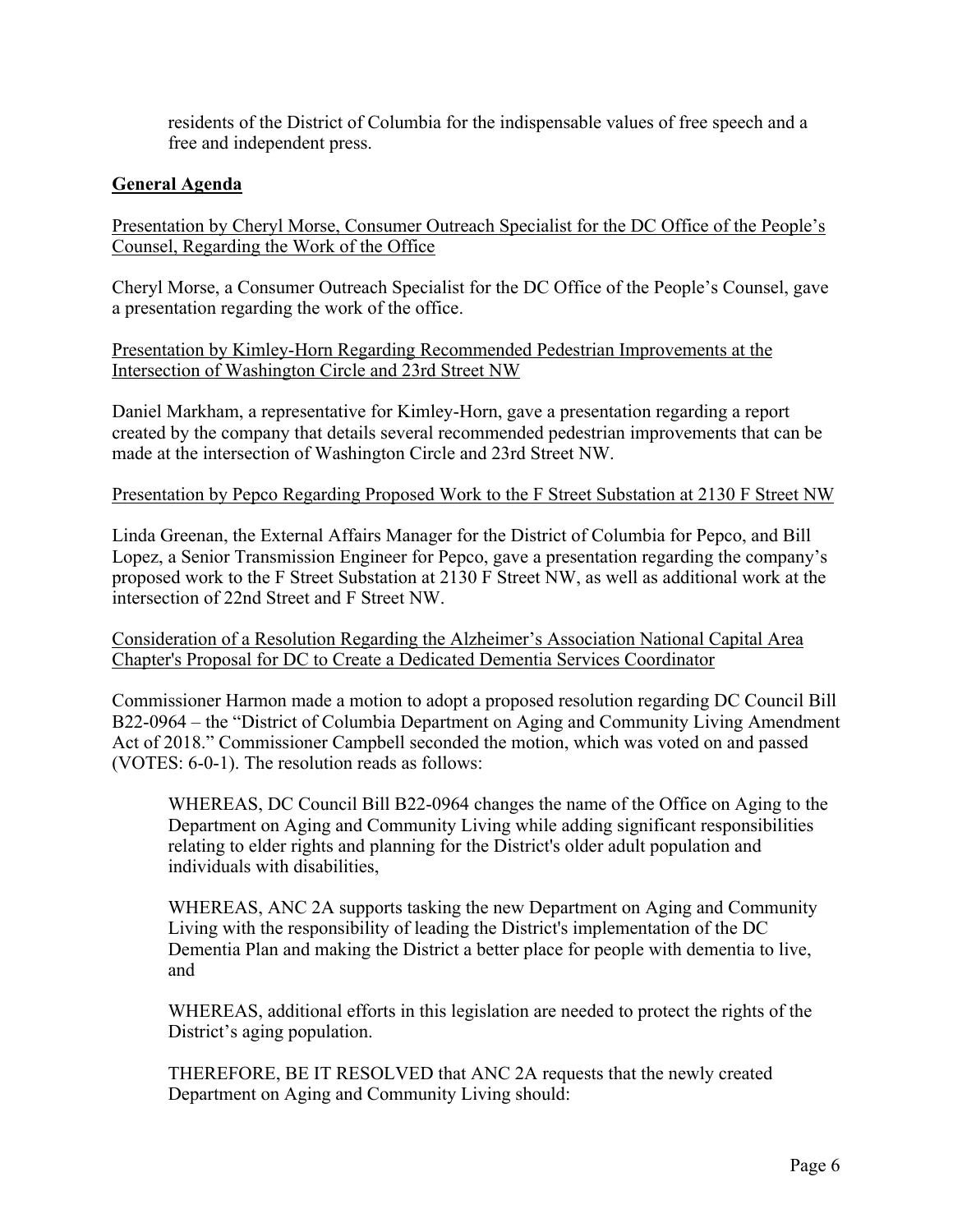- 1. Collect and monitor data related to the impact of Alzheimer's disease and dementia and its causes on the District,
- 2. Evaluate the needs of the community living with dementia in the District, including direct caregivers, and identify the services, resources, and policies that may be accessed or developed to mitigate impacts and address need.
- 3. Recommend policies, legislation, and funding necessary to implement the state plan to address the needs of people living with Alzheimer's disease and dementia and their caregivers,
- 4. Recommend strategies for the coordination of services and distribution of resources among agencies involved in the delivery of services to people with Alzheimer's disease and dementia,
- 5. Monitor the development and implementation of the District's plan for meeting the needs of people with Alzheimer's disease and dementia and their caregivers, and
- 6. Create a position within the Department on Aging and Community Living to oversee the implementation of the DC Dementia Plan.

Commissioner Harmon made a motion to adopt a proposed resolution regarding DC Council Bill B22-0686 – the "Senior Strategic Plan Amendment Act of 2018." Chair Smith seconded the motion, which was voted on and passed (VOTES: 6-0-1). The resolution reads as follows:

WHEREAS, DC Council Bill B22-0686 requires the District to create a ten-year strategic plan to address the needs of the city's seniors,

WHEREAS, it is estimated that there are 8,900 people living with Alzheimer's in the District of Columbia in 2018 – a figure that is expected to increase with the aging population, and

WHEREAS, the District of Columbia needs to thoughtfully consider this population and their families as policies are being developed in consultation with civil society groups, such as the Alzheimer's Association's National Capital Area Chapter, so as to continually improve the quality of life for residents with Alzheimer's disease and other dementias.

THEREFORE, BE IT RESOLVED that ANC 2A requests that DC Council Bill B22- 0686 include a requirement for an assessment of the needs of people with Alzheimer's disease in the District and provide an appropriate agency mandate to take appropriate actions in response to identified needs.

Consideration of a Resolution Regarding the Proposal to Improve Lighting in Edward R. Murrow Park at the Intersection of Pennsylvania Avenue and H Street NW

*Commissioner Harmon recused herself from voting on this matter.*

Commissioner Harnett made a motion to adopt a proposed resolution regarding the matter. Commissioner Kennedy seconded the motion, which was voted on and passed (VOTES: 6-0-0). The resolution reads as follows:

ANC 2A supports the National Capital Planning Commission's Application #7581 before the U.S. Commission of Fine Arts and the National Capital Region of the National Park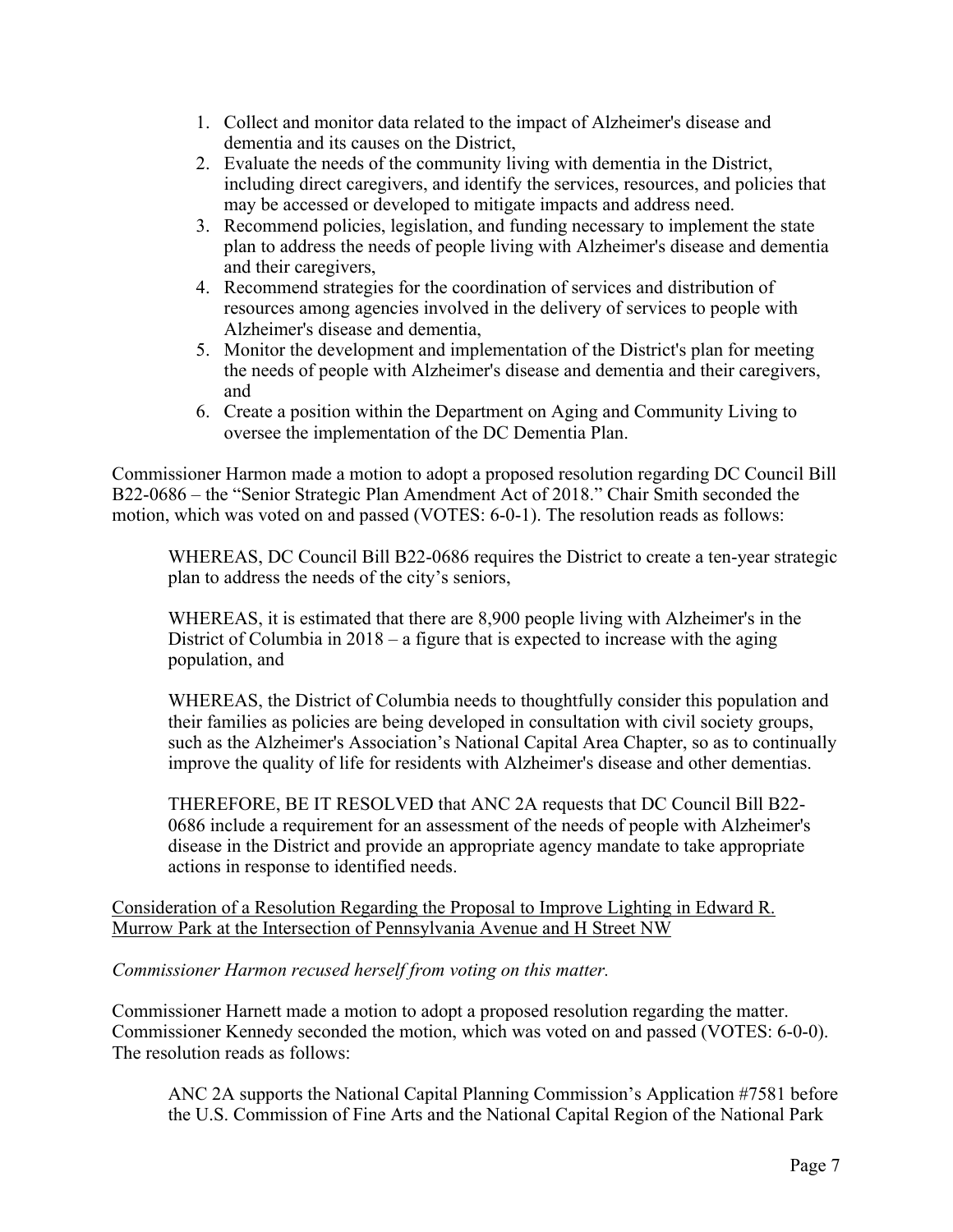Service to rehabilitate lighting fixtures on the southern side of Edward R. Murrow Memorial Park.

# **Regulatory Agenda (Continued)**

## WineLAIR – Application for a New Retailer's Class "C" Tavern License at 1120 22nd Street NW

Commissioner Harmon made a motion to protest WineLAIR's application for a new Retailer's Class "C" Tavern license at 1120 22nd Street NW based on the adverse impact on the peace, order, and quiet of the neighborhood. Commissioner Kennedy seconded the motion, which was voted on and passed (VOTES: 6-0-1).

## Historic Preservation Review Board Concept Application for a Three-Story Rear Addition at 2507 I Street NW

Chair Smith made a motion to adopt a proposed resolution regarding the matter. Commissioner Guzman seconded the motion, which was voted on and passed (VOTES: 7-0-0). The resolution reads as follows:

ANC 2A believes that both of the applicant's designs are acceptable and, depending on what the Historic Preservation Review Board's findings are, the Commission would be comfortable with either design.

## Discussion Regarding BoltBus' Proposal to Create an Intercity Bus Stop in ANC 2A

Bill Revere, the Director of Operations for BoltBus, and Gregory Cohen, a government affairs representative for BoltBus, gave a presentation regarding several locations that BoltBus has considered for installing an intercity bus stop in ANC 2A.

The Commissioners discussed BoltBus' proposed bus stop locations and offered feedback to the representatives from BoltBus.

## **Administrative Matters**

## Approval of the ANC's FY 2018 Quarter 4 Financial Report

Commissioner Harmon made a motion to approve the ANC's FY 2018 Quarter 4 financial report. Commissioner Campbell seconded the motion, which was voted on and passed (VOTES:  $7-0-0$ ).

## **Adjournment**

Chair Smith adjourned the meeting at 10:50 pm.